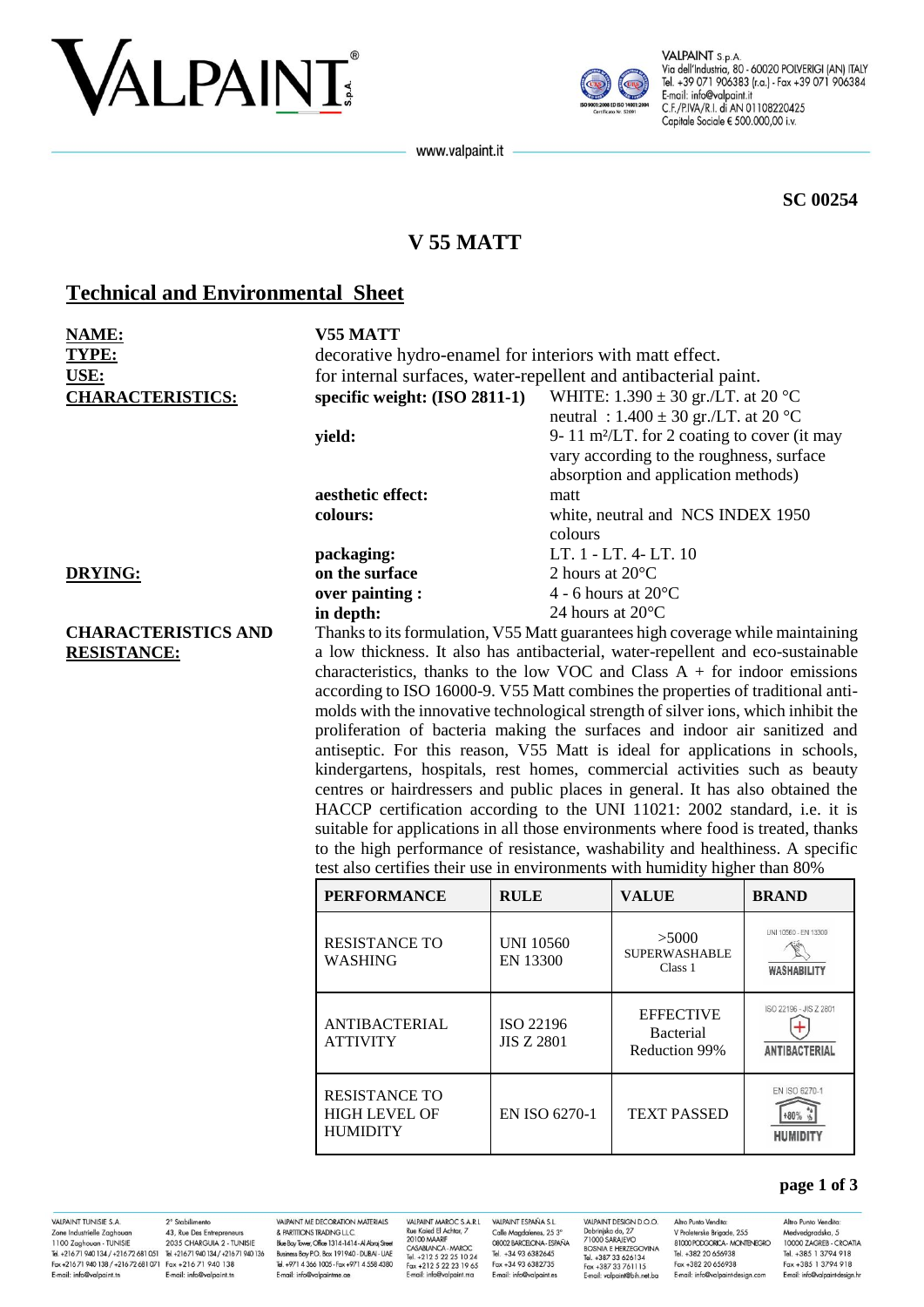



VALPAINT S.p.A. Via dell'Industria, 80 - 60020 POLVERIGI (AN) ITALY Tel. +39 071 906383 (r.a.) - Fax +39 071 906384 E-mail: info@valpaint.it C.F./P.IVA/R.I. di AN 01108220425 Capitale Sociale € 500.000,00 i.v.

www.valpaint.it

### **SC 00254**

| <b>CHARACTERISTICS AND</b><br><b>RESISTANCE:</b> | <b>RESISTANCE TO</b><br><b>PARTICULAR</b><br><b>WASHING AGENTS</b>                                                                                                 | UNI EN ISO<br>2812-1  | <b>RESISTANT</b><br>TO:<br>CHLOROACTIVE<br>ACID DESCALER,<br><b>ALKALINE</b><br><b>DEGREASER</b> | <b>UNI EN ISO 2812-1</b><br><b>DISINFECTION</b> |  |  |
|--------------------------------------------------|--------------------------------------------------------------------------------------------------------------------------------------------------------------------|-----------------------|--------------------------------------------------------------------------------------------------|-------------------------------------------------|--|--|
|                                                  | <b>DIRT GRIP</b>                                                                                                                                                   | <b>UNI 10792</b>      | <b>VERY LOW</b><br>$\Delta L = 2$                                                                | UNI 10792<br>RRV SN<br><b>NO DIRT</b>           |  |  |
|                                                  | <b>HACCP</b>                                                                                                                                                       | <b>UNI 11021</b>      | <b>SUITABLE</b><br>IN THE FOOD<br><b>FIELD</b>                                                   | <b>UNI 11021</b><br>HACCP                       |  |  |
|                                                  | <b>GLOSS</b>                                                                                                                                                       | <b>EN ISO 2813</b>    | $5 - 10$ GU                                                                                      |                                                 |  |  |
| <b>ENVIRONMENTAL</b><br>PERFORMANCE:             | <b>EMISSION OF</b><br><b>INDOOR POLLUTING</b><br><b>SUBSTANCES</b>                                                                                                 | ISO 16000             | $\text{TVOC} < 1 \text{ mg/m}^3$<br>$A+Class$                                                    | ÉMISSIONS DANS L'AIR INTÉRIEURY<br>Lin          |  |  |
|                                                  | <b>ABSENCE OF</b><br><b>HARMFUL</b><br><b>SUBSTANCES</b>                                                                                                           |                       | <b>FREE</b>                                                                                      | IPA<br>APEO<br>FORMALDEIDE<br>AMMONIACA         |  |  |
|                                                  | <b>FORMALDEHYDE</b><br><b>EMISSION RATE</b>                                                                                                                        | JIS A 1902-3          | $X<0.005$ mg/m <sup>2</sup> h<br>F****                                                           | <b>FORMALDEIDE</b>                              |  |  |
|                                                  | <b>VOC</b><br>On product ready to use                                                                                                                              | 2004-42-<br>Directive | max $15 \text{ g/L}$<br>(UE Limit 200 g/L)<br>Cat. A/l                                           |                                                 |  |  |
| PREPARATION OF THE                               | dilution:<br>To be diluted at 1:5 with water as a fixative                                                                                                         |                       |                                                                                                  |                                                 |  |  |
| <b>PRODUCTS:</b>                                 | To be diluted at 20-30% with water as finish                                                                                                                       |                       |                                                                                                  |                                                 |  |  |
| PREPARATION OF THE<br><b>SURFACE</b>             | V55 Matt can be applied on various substrates such as cement, plaster, plaster,<br>plasterboard, wood, iron and on already painted surfaces as long as they are    |                       |                                                                                                  |                                                 |  |  |
|                                                  | well anchored to the support.                                                                                                                                      |                       |                                                                                                  |                                                 |  |  |
|                                                  | Evaluate the consistency of the surface by removing any old deteriorated or                                                                                        |                       |                                                                                                  |                                                 |  |  |
|                                                  | dusty paints and anything that can create detachment. Apply as a fixative a                                                                                        |                       |                                                                                                  |                                                 |  |  |
|                                                  | coat of V55 Matt already colored and diluted 1: 5 with water. After 4 - 6 hours<br>at 20 ° C, fill small holes, cracks and cracks. To make the absorption uniform, |                       |                                                                                                  |                                                 |  |  |
|                                                  | pass the already colored and diluted V55 Matt 1: 5 with water only over the                                                                                        |                       |                                                                                                  |                                                 |  |  |
|                                                  | grouting and then wait another 6-8 hours at 20 $\degree$ C.                                                                                                        |                       |                                                                                                  |                                                 |  |  |
| <b>APPLICATION:</b>                              | system:                                                                                                                                                            |                       | by brush-by roller-by spray                                                                      |                                                 |  |  |
|                                                  | number of coatings:                                                                                                                                                | $1 - 2$               |                                                                                                  |                                                 |  |  |

#### page 2 of 3

VALPAINT TUNISIE S.A. VALPAINT IUNISIE S.A. 2<sup>2</sup> Stabilimento<br>
2018 Industrielle Zaghouan 43, Rue Des Entrepreneurs<br>
1100 Zaghouan - TUNISIE 2035 CHARGUIA 2 - TUNISIE<br>
Tel. +21671 940 134 / +21672 681 051 - Tel. +21671 940 134<br>
Fax +21671 940 1 E-mail: info@valpaint.tn

2° Stabilimento E-mail: info@valpaint to

VALPAINT ME DECORATION MATERIALS & PARTITIONS TRADING L.L.C.<br>& PARTITIONS TRADING L.L.C.<br>Blue Bay Tower, Office 1314-1414-Al Abraj Street Business Bay P.O. Box 191940 - DUBAI - UAE Tel. +971 4 366 1005 - Fax +971 4 558 4380 E-mail: info@valpaintme.ae

VALPAINT MAROC S.A.R.L<br>Rue Kaied El Achtar, 7<br>20100 MAARIF<br>CASABLANCA - MAROC<br>Tel. +212 5 22 23 19 65<br>E-mail: info@valpaint.ma VALPAINT ESPAÑA S.L. Calle Magdalenes, 25 3°<br>08002 BARCELONA - ESPAÑA Tel +34 93 6382645 Fax +34 93 6382735

E-mail: info@valpaint.es

VALPAINT DESIGN D.O.O. VALPAINT DESIGN D.O.O.<br>Dobrinjska do, 27<br>71000 SARAIEVO<br>BOSNIA E HERZEGOVINA<br>Tel. +387 33 626134<br>Fax +387 33 761115<br>E-mail: valpaint@bih.net.ba

Altro Punto Vendita: V Proleterske Brigade, 255<br>81000 PODGORICA - MONTENEGRO Tel +382 20 656938 Fax +382 20 656938 E-mail: info@valpaint-design.com

Altro Punto Vendita: Medvedgradska, 5<br>Nedvedgradska, 5<br>10000 ZAGREB - CROATIA Tel +385 1 3794 918 Fax +385 1 3794 918 E-mail: info@valpaint-design.hr